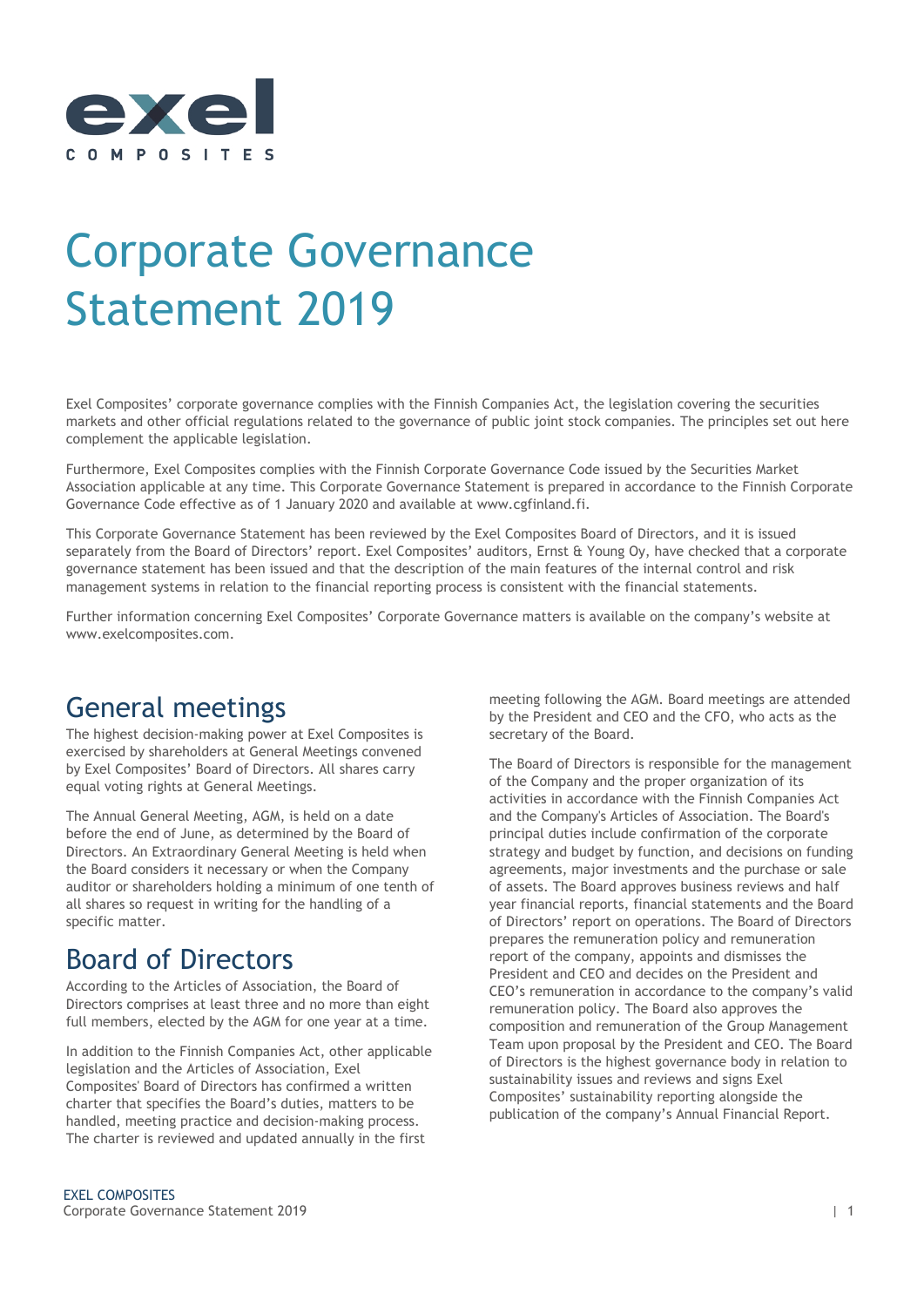The Board monitors the Company's financial position with the help of information provided by the Group Management Team. Sufficient information including the agenda for the Board meetings with all relevant information on the Company's structure, operations and markets is usually distributed at least seven days before the meeting. The Board of Directors holds at least seven ordinary meetings per year.

The Board of Directors is evaluated within the framework of the Shareholders' Nomination Board's work. In addition, the Board performs an annual self-evaluation of its organization, working methods and fulfillment of its duties.

To achieve a diverse and balanced composition of the Board of Directors, the Nomination Board shall consider the company's principles of diversity for the Board of Directors, which are available at the company's website at www.exelcomposites.com. When electing the members of the Board of Directors, attention is paid to the members' expertise, know-how and viewpoint as well as age and gender. The target is to have members of both genders. In 2019 the composition of the Board of Directors was in line with this target. The Board of Directors shall also have relevant experience and knowledge in sustainability issues in the company's operations. In addition, at least one member of the Board of Directors must have expertise in accounting or auditing.

The majority of the Board members must be independent of the company and at least two of said majority must be independent of the company´s significant shareholders. The Board evaluates the independence of each member of the Board at the first meeting following the AGM, and thereafter each time any change occurs.

In consideration of the size of the Company as well as the composition of the Board of Directors, the Company has decided not to have any permanent Board committees.

# Composition of the Board of Directors in 2019

On 21 March 2019, the AGM appointed Petri Helsky, Reima Kerttula, Helena Nordman-Knutson and Jouko Peussa to continue on the Board of Directors. Maija Strandberg was elected as a new member of the Board of Directors. The AGM elected Reima Kerttula as Chairman of the Board of Directors. Kai Kauto was member of the Board of Directors until AGM 2019.

- **Petri Helsky** (born 1966) holds an M.Sc. in Economics and an M.Sc. in Engineering and is CEO of Suominen Corporation. Petri Helsky is independent of the Company and its major shareholders. At the end of 2019 his holdings were 5,743 Exel Composites shares.
- **Reima Kerttula** (born 1955) holds an M.Sc. in Engineering. Reima Kerttula is independent of the Company and its major shareholders. At the end of 2019 his holdings were 16,900 Exel Composites shares.
- **Helena Nordman-Knutson** (born 1964) holds an M.Sc in Political Sciences as well as an M.Sc Economics and is Executive Director at Hallvarsson & Halvarsson. Helena Nordman-Knutson is independent of the Company and its major shareholders. At the end of 2019 her holdings were 4,601 Exel Composites shares.
- **Jouko Peussa** (born 1957) is a Licentiate of Technology and is Innovation & Technology Director of Ingersoll Rand Compression Technologies. Jouko Peussa is independent of the Company and its major shareholders. At the end of 2019 his holdings were 5,743 Exel Composites shares.
- **Maija Strandberg** (born 1969) holds a M.Sc. in Economics. Maija Strandberg is independent of the Company and its major shareholders. At the end of 2019 her holdings were 1,876 Exel Composites shares.

The term of the current Board members expires at the end of the AGM 2020.

Further information on the Board (biographical details and shareholdings) is presented on the Company's website at www.exelcomposites.com.

#### Operations of the Board of Directors in 2019

The Board of Directors convened nine times in 2019 and the average attendance rate at these meetings was 97.8%.

In addition to regular annual Board work during the financial year 2019, the key priorities included supervision of initiatives in accordance to the company's strategy as well as improving Group profitability.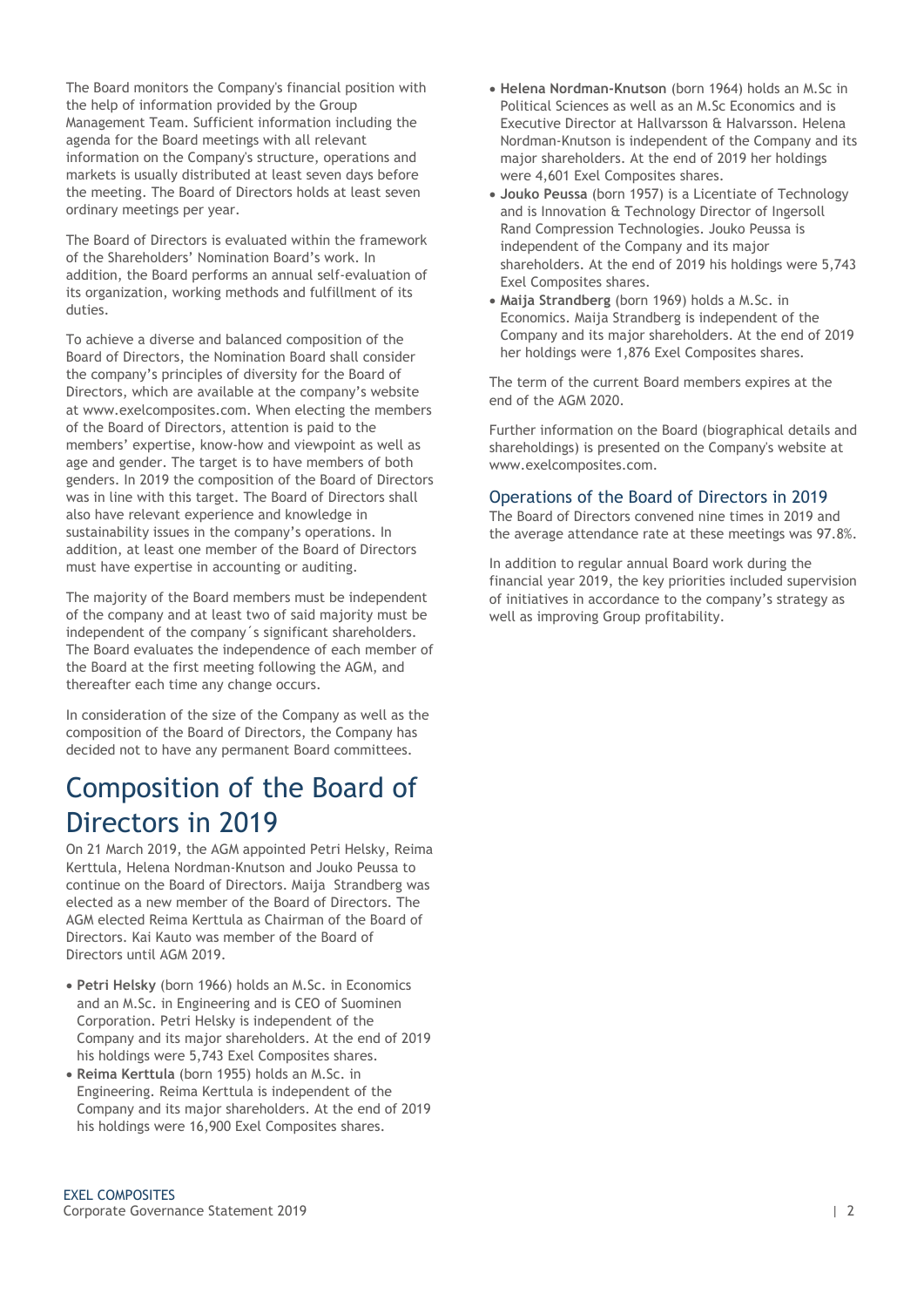### Attendance of Board members at Board meetings in 2019

| Name and position                                                            | <b>Board meetings</b> |
|------------------------------------------------------------------------------|-----------------------|
| Reima Kerttula Chairman<br>(as of 17 March 2016, member until 17 March 2016) | $100\%$ (9/9)         |
| Petri Helsky<br>Member (as of 17 March 2016)                                 | $100\%$ (9/9)         |
| Helena Nordman-Knutson<br>Member (as of 4 April 2017)                        | $100\%$ (9/9)         |
| Jouko Peussa<br>Member (as of 17 March 2016)                                 | $100\%$ (9/9)         |
| Maija Strandberg<br>Member (as of 21 March 2019)                             | $100\%$ (8/8)         |
| Kai Kauto<br>Member (until 21 March 2019)                                    | $0\%$ (0 / 1)         |

# Shareholders' Nomination Board

The AGM held in 2018 resolved to appoint a permanent Shareholders' Nomination Board to prepare proposals concerning the Board members and their remuneration for the General Meeting in accordance to the company's valid remuneration policy. The Charter of the Shareholders' Nomination Board, which regulates the nomination and composition of the Nomination Board and defines its tasks, is available at the company's website at www.exelcomposites.com.

In accordance to the Charter of the Shareholders' Nomination Board, in 2019 the Nomination Board consisted of the representatives of the four largest shareholders and of the Chairman of the Board of Directors, acting as an expert member. The Company's largest shareholders entitled to appoint members to the Nomination Board were determined on the basis of the registered holdings in the Company's shareholder register held by Euroclear Finland Oy as of 30 September 2019. In addition, shares that were included in a shareholder's holdings and proportion of voting rights calculated in accordance with Chapter 9, Sections 5 and 6 of the Finnish Securities Markets Act and nominee-registered shares were taken into account in the determination of the largest shareholders, provided that they made such request and notified their shareholdings to the Board of Directors in writing by 30 September 2019. The request were to include sufficient evidence of title to the nominee-registered shares or of the obligation to take holdings into account under the Finnish Securities Markets Act. Should a shareholder not wish to use its right to nominate, this right would be passed on to the next largest shareholder who otherwise would not be entitled to appoint a member.

In 2019, the Shareholders' Nomination Board comprised of Malin Björkmo (Handelsbanken Fonder), Rami Hakola (Danske Invest Fund Management), Kalle Saariaho (OP Fund Management Company) as Chairman, and Magnus Skåninger (Swedbank Robur Fonder), and Reima Kerttula, Chairman of Exel Composites' Board of Directors, acting as an expert member. The Nomination Board met six times.

- **Malin Björkmo** (born 1962) holds a PhL in Financial Economics. She is an independent advisor in governance and financial regulation as well as a board member of Handelsbanken Fonder.
- **Rami Hakola** (born 1967) holds an M. Soc. Sc. in Economics and is Head of Alpha Finland at Danske Wealth Management and represents Danske Invest in the Nomination Board.
- **Kalle Saariaho** (born 1972) holds an M.Sc. in Economics and is Head of Funds and Asset Management Services and member of the Board of Directors at OP Fund Management Co at OP Financial Group.
- **Magnus Skåninger** (born 1971) holds a M.Sc. in Politics and represents Swedbank Robur Fonder in the Nomination Board.

# President and CEO

The President and CEO is appointed by the Board of Directors. The Board of Directors decides on the terms of service and the remuneration of the President and CEO in accordance to the company's valid remuneration policy. The terms of service are specified in writing in the President and CEO's service contract, which is approved by the Board of Directors. Since duties of the Board include supervision of President and CEO, Exel Composites' President and CEO shall not be elected as member of the Board. The areas of responsibility of the President and CEO include, in addition to the above mentioned legal requirements, and implementing the Board's decisions, specifically also securing growth of the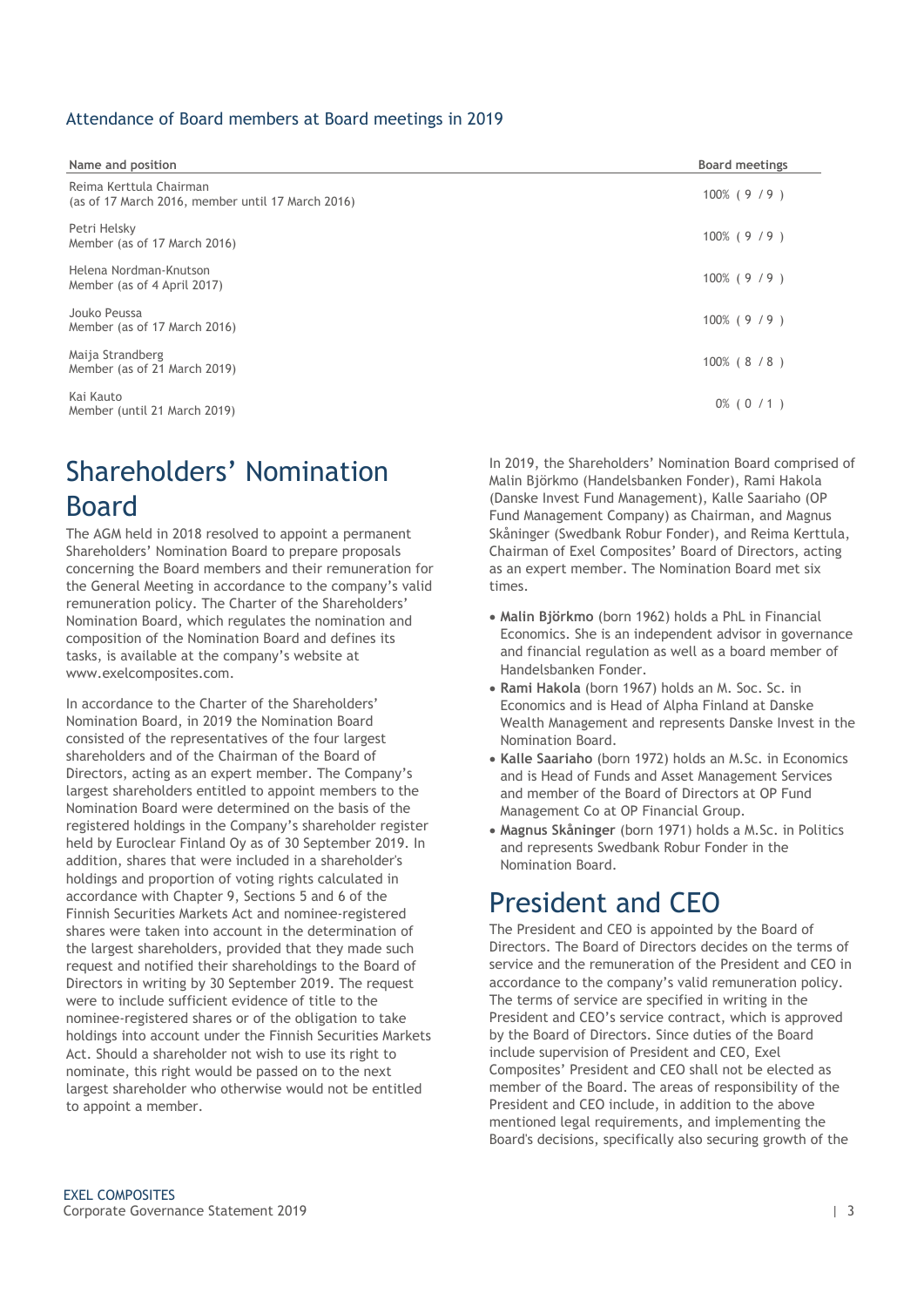business, preparations for acquisitions and implementation of strategic projects, the increase in shareholder value, profitability and efficiency of operations, and investments within the limits defined by the Board.

The Board of Directors has adopted Rules of Procedure for the President and CEO containing guidelines and instructions regarding the Company's day-to-day management. In fulfilling his duties the President and CEO shall be assisted by the members of the Group Management Team of Exel Composites and any other corporate bodies established by the Board of Directors.

**Riku Kytömäki** is Exel Composites Plc's President and CEO. He was born in 1971 and holds an M.Sc. in Electrical Engineering. At the end of 2019 he held 64,610 Exel Composites shares.

### Group Management Team

The President and CEO is supported by the Group Management Team. The Group Management Team includes, in addition to the President and CEO as chairman, the CFO, the SVP Human Resources, the SVP Operations, the SVP R&D and Technology, the SVP Sales and Marketing, the SVP Business Development and the SVP Exel Composites Americas. The Team meets eight to ten times a year. The duties of the Group Management Team include, in addition to daily running of the business and development of all areas of the business in line with the approved strategy, also drawing up business and strategic plans and implementing the approved plans. The Board of Directors decides on the main terms of employment and the remuneration of the Group Management Team in accordance to the company's valid remuneration policy.

Members of the Group Management Team in 2019 were:

- **Mikko Kettunen** (born 1976), CFO, is responsible for finance and controlling, investor relations, legal matters as well as information and communications technology, ICT. He is secretary to the Company's Board of Directors. At the end of 2019 he held 1,000 Exel Composites shares.
- **Tiina Bies** (born 1966), SVP Human Resources, is responsible for leading the HR function and creating, establishing and implementing the HR strategy, processes and procedures globally. At the end of 2019 she held no Exel Composites holdings.
- **Callum Gough** (born 1960), SVP Operations, is responsible for continuous productivity improvement, quality, environment and safety, strategic purchasing, investments and strategic site planning. At the end of 2019 he held 9,837 Exel Composites shares.
- **Kari Loukola** (born 1962), SVP Exel Composites Americas has P&L and growth responsibility of the region. At the end of 2019 he held 6,000 Exel Composites shares.
- **Mikko Rummukainen** (born 1978), SVP Business Development, is responsible for the development and implementation of the corporate strategy, the execution of strategic initiatives, as well as for mergers,

acquisitions and strategic partnerships. At the end of 2019 he held 1,706 Exel Composites shares.

- **Kim Sjödahl** (born 1974), SVP R&D and Technology, is responsible for Group-wide development of products, product platforms and product technology and tooling. He is also in charge of leading, coordinating and developing product development activities in the Group as well as of leading R&D and IPR management activities. At the end of 2019 he held 10,000 Exel Composites shares.
- **Olli Tevä** (born 1970), SVP Sales and Marketing. He is responsible for sales and marketing, sales management, leading the sales organization, optimization of sales channels and product management. At the end of 2019 he held 6,000 Exel Composites shares.

### Internal control

Exel Composites Plc is the parent company for the whole Group. It manages and directs the operations for the whole Group. The main responsibility for the internal control and risk management relating to the financial reporting process lies with the Board of Directors. Exel Composites' internal control framework and roles and responsibilities for internal control have been defined in the Internal Control Policy approved by the Board of Directors. Internal control is organized within the framework of regular management, reporting and reviews.

Exel Composites' internal control and risk management related to financial reporting is designed to provide reasonable assurance regarding the reliability of financial reporting and the preparation of financial statements in accordance with applicable laws and regulations, generally accepted accounting principles and other requirements for listed companies.

Exel Composites has established a Controller's manual (accounting and reporting rules), which is regularly updated. Other internal policies and rules related to the financial reporting process include the Code of Conduct, the Anti-corruption Policy, the Decision-making and Signing Policy, the Treasury Policy as well as the Credit Management Policy.

Group accounting maintains a common chart of accounts that is applied in all units. A Group enterprise resource planning system (ERP) and customer relationship management system (CRM) are in use in most units of the Group. Subsidiaries submit their figures to Group reporting system for consolidation purposes. The reported figures are reviewed both in the subsidiaries and in Group accounting.

The consolidated financial statements of Exel Composites have been prepared in compliance with International Financial Reporting Standards (IFRS), applying International Accounting Standards (IAS) and IFRS standards, as well as Standing Interpretations Committee (SIC) and International Financial Reporting Interpretations Committee (IFRIC) interpretations, valid on 31 December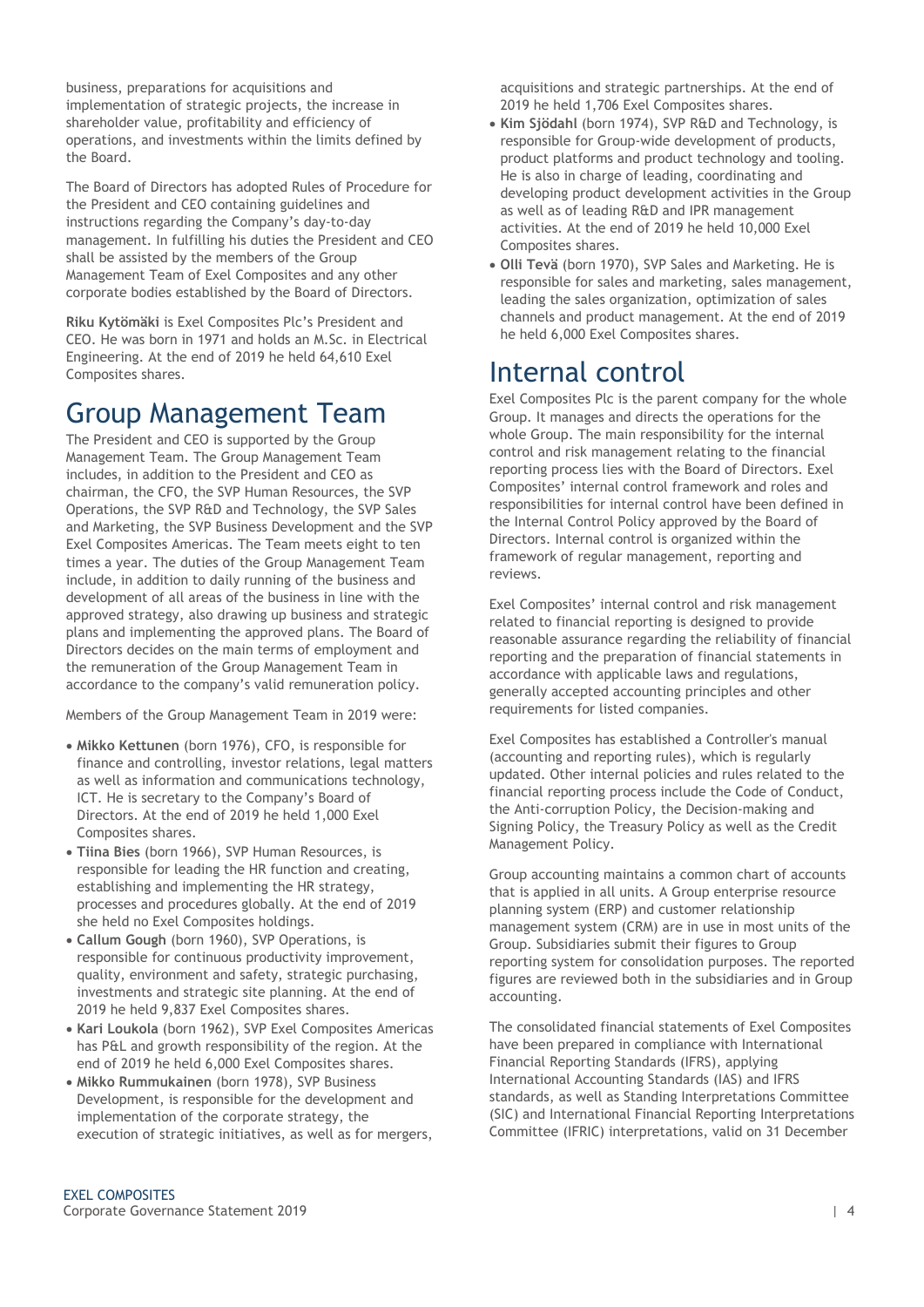2019. The notes to the consolidated financial statements are also in compliance with the Finnish Accounting and Companies Acts.

The ultimate responsibility for the appropriate arrangement of the control of the Company accounts and finances falls on the Board of Directors. In accordance with the Charter of the Board of Directors, the Board performs the duties of an Audit Committee. These duties include overseeing of the accounting and financial reporting process, the audit of the financial statements, and the review of internal control procedures as well as communication with the Company's auditors. The President and CEO is responsible for the implementation of internal control and risk management processes and ensuring their operational effectiveness. The President and CEO is also responsible for ensuring that the Company accounting practices comply with the law and that financial matters are handled in a reliable manner. The Group's management assigns responsibility for the establishment of more specific internal control policies and procedures to personnel responsible for the unit's functions. Management and employees are assigned with appropriate levels of authority and responsibility to facilitate effective internal control over financial reporting.

Exel Composites' common controls include variety of activities such as approvals, authorizations, verifications, reconciliations, monthly reviews of operating performance, and segregation of duties.

In financial reporting, the Controller's manual sets the standards of financial reporting as well as accounting rules and procedures within the Group. The Group controller function assists the business units in maintaining adequate control activities in cooperation with the business controllers. The Group controller function is also responsible for ensuring that external financial reporting is correct, timely and in compliance with applicable regulations.

Ongoing monitoring activities include the follow-up of monthly financial results in relation to budget and targets as well as follow-up of internal and external projects. The scope and frequency of separate evaluations depend primarily on an assessment of the related risks and significance of the potential financial outcome. Internal control deficiencies are identified and communicated in a timely manner to those parties responsible for taking corrective action, and to management and the Board as appropriate. Implementation and control of financial and other business targets are monitored through Group-wide financial reporting, and through regular management meetings in each of the business units.

### Risk management

At Exel Composites risk management is a continuous process, which is integrated with the daily decision making and continuous monitoring of operations as well as with the preparation of half year financial reports, business reviews and annual financial statements.

The Board of Directors governs the risk management of the company through a risk management policy. In addition, the Board of Directors makes a risk assessment as part of the review and approval process of each set of half year financial reports, business reviews and annual financial statements. Risk factors are also considered in connection with any future guidance disclosed by the company.

The operative risk management, including risk monitoring, is part of the key duties of the operative management. Risks are considered and evaluated in conjunction with each business decision. Additionally, they are also monitored by the President and CEO and other group management on a monthly basis when the team reviews the business development and any near and long-terms risks upon presentation of the business unit heads and controllers.

Risks and uncertainties related to Exel Composites can be categorized as strategic, operational, financial as well as hazard and environmental risks.

### Strategic risks

With respect to strategic risks, a significant portion of Exel Composites' revenues is generated from certain key clients and market segments. Whereas production capacity and cost structure of the company is planned for growing business volume, negative development of such key clients or market segments could lead to deterioration of Exel Composites' profitability. This risk is mitigated by a close cooperation with key clients. The development of key markets and consequently business volumes are actively followed and forecasted in order to be able to adjust our business and cost structures to the forecasts. New products and applications are also continuously developed in order to limit the dependency of any individual clients or market segments.

Strategic risks also include risks related to acquisitions where the realized level of benefits and synergies may differ from the planned.

#### Operational risks

The most significant operational risks relate to product development and sales as well as production. Exel Composites' product range is very broad and often customer customized, which adds complexity to the product development and production. Designing, producing and selling a product that does not meet the requirements agreed with a client could potentially lead to substantial losses and damages as well as negative impact on the company reputation. This risk reduced by close cooperation with customers. In addition, availability of skilled employees and knowledge retention, protection of self-developed proprietary technology, fraud, possible human rights or other Code of Conduct violations in the company or within its supply chain, availability and pricing of key raw materials and health problems due to long-term exposure to chemicals or accidents belong to the most significant operational risks. The availability of skilled employees and knowledge retention, protection of